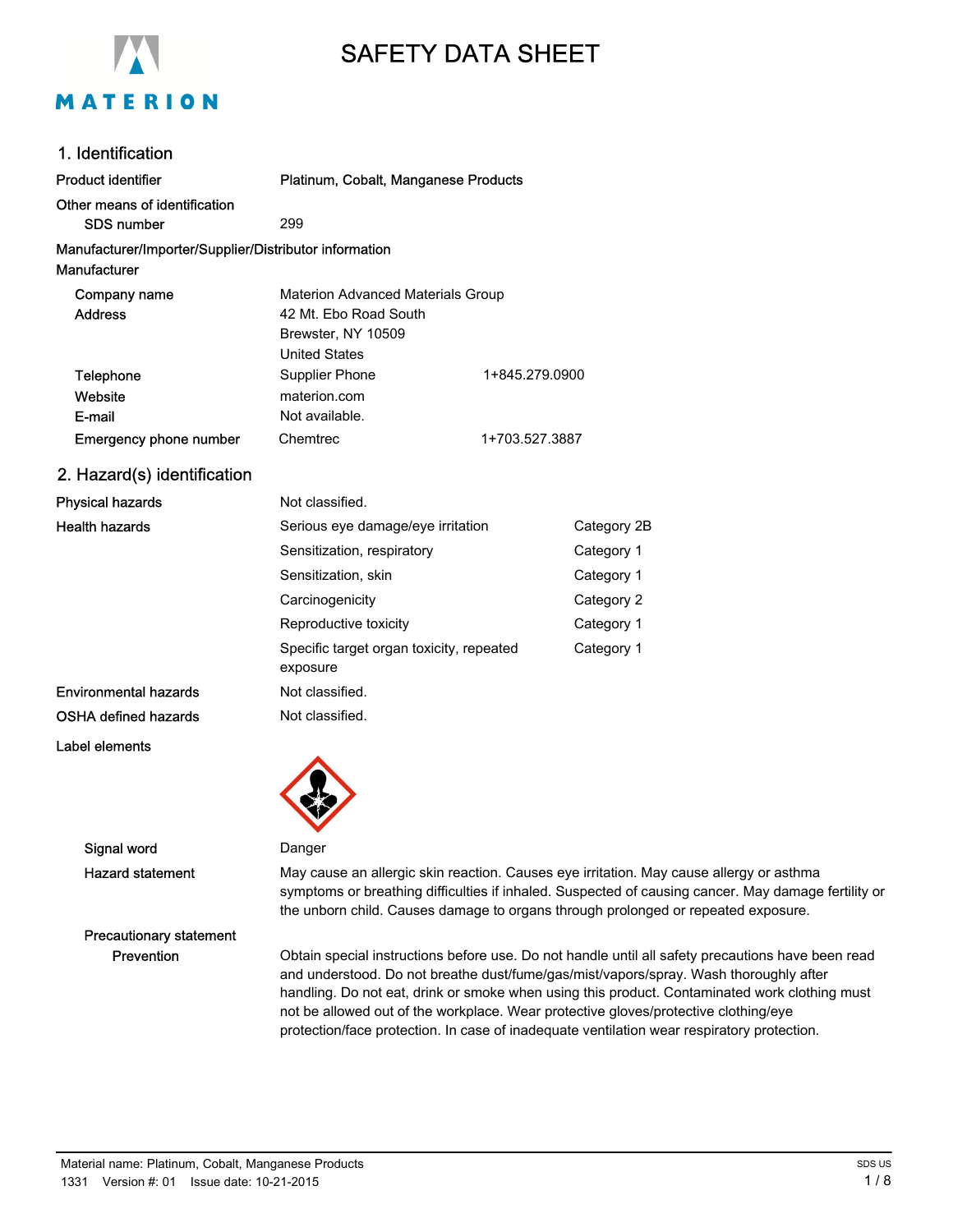| Response                                      | If on skin: Wash with plenty of water. If inhaled: If breathing is difficult, remove person to fresh air<br>and keep comfortable for breathing. If in eyes: Rinse cautiously with water for several minutes.<br>Remove contact lenses, if present and easy to do. Continue rinsing. If exposed or concerned: Get<br>medical advice/attention. If skin irritation or rash occurs: Get medical advice/attention. If eye<br>irritation persists: Get medical advice/attention. If experiencing respiratory symptoms: Call a<br>poison center/doctor. Wash contaminated clothing before reuse. |
|-----------------------------------------------|--------------------------------------------------------------------------------------------------------------------------------------------------------------------------------------------------------------------------------------------------------------------------------------------------------------------------------------------------------------------------------------------------------------------------------------------------------------------------------------------------------------------------------------------------------------------------------------------|
| Storage                                       | Store locked up.                                                                                                                                                                                                                                                                                                                                                                                                                                                                                                                                                                           |
| <b>Disposal</b>                               | Dispose of contents/container in accordance with local/regional/national/international regulations.                                                                                                                                                                                                                                                                                                                                                                                                                                                                                        |
| Hazard(s) not otherwise<br>classified (HNOC). | None known.                                                                                                                                                                                                                                                                                                                                                                                                                                                                                                                                                                                |
| Supplemental information                      | None.                                                                                                                                                                                                                                                                                                                                                                                                                                                                                                                                                                                      |

## 3. Composition/information on ingredients

Mixtures

| <b>Chemical name</b> | Common name and synonyms | <b>CAS</b> number | %         |
|----------------------|--------------------------|-------------------|-----------|
| <b>Platinum</b>      |                          | 7440-06-4         | $60 - 99$ |
| Cobalt               |                          | 7440-48-4         | $20 - 35$ |
| Manganese            |                          | 7439-96-5         | 1 - 20    |

\*Designates that a specific chemical identity and/or percentage of composition has been withheld as a trade secret.

## 4. First-aid measures

| Inhalation                                                                   | If breathing is difficult, remove to fresh air and keep at rest in a position comfortable for breathing.<br>Oxygen or artificial respiration if needed. Do not use mouth-to-mouth method if victim inhaled the<br>substance. Induce artificial respiration with the aid of a pocket mask equipped with a one-way<br>valve or other proper respiratory medical device. If experiencing respiratory symptoms: Call a<br>POISON CENTER or doctor/physician. |
|------------------------------------------------------------------------------|----------------------------------------------------------------------------------------------------------------------------------------------------------------------------------------------------------------------------------------------------------------------------------------------------------------------------------------------------------------------------------------------------------------------------------------------------------|
| <b>Skin contact</b>                                                          | Remove contaminated clothing immediately and wash skin with soap and water. In case of<br>eczema or other skin disorders: Seek medical attention and take along these instructions.                                                                                                                                                                                                                                                                      |
| Eye contact                                                                  | Immediately flush eyes with plenty of water for at least 15 minutes. Remove contact lenses, if<br>present and easy to do. Continue rinsing. Get medical attention if irritation develops and persists.                                                                                                                                                                                                                                                   |
| Ingestion                                                                    | Rinse mouth. If ingestion of a large amount does occur, call a poison control center immediately.                                                                                                                                                                                                                                                                                                                                                        |
| Most important<br>symptoms/effects, acute and<br>delayed                     | Irritation of eyes. Exposed individuals may experience eye tearing, redness, and discomfort.<br>Difficulty in breathing. May cause an allergic skin reaction. Dermatitis. Rash. Prolonged exposure<br>may cause chronic effects.                                                                                                                                                                                                                         |
| Indication of immediate medical<br>attention and special treatment<br>needed | Provide general supportive measures and treat symptomatically. Keep victim under observation.<br>Symptoms may be delayed.                                                                                                                                                                                                                                                                                                                                |
| <b>General information</b>                                                   | IF exposed or concerned: Get medical advice/attention. If you feel unwell, seek medical advice<br>(show the label where possible). Ensure that medical personnel are aware of the material(s)<br>involved, and take precautions to protect themselves. Show this safety data sheet to the doctor in<br>attendance. Wash contaminated clothing before reuse.                                                                                              |
| 5. Fire-fighting measures                                                    |                                                                                                                                                                                                                                                                                                                                                                                                                                                          |
| Suitable extinguishing media                                                 | Powder. Dry sand.                                                                                                                                                                                                                                                                                                                                                                                                                                        |
| Unsuitable extinguishing media                                               | Do not use water jet as an extinguisher, as this will spread the fire. Use class D extinguishing<br>agents, dry sand or sodium chloride on fire.                                                                                                                                                                                                                                                                                                         |
| Specific hazards arising from<br>the chemical                                | During fire, gases hazardous to health may be formed.                                                                                                                                                                                                                                                                                                                                                                                                    |
| Special protective equipment<br>and precautions for firefighters             | Self-contained breathing apparatus and full protective clothing must be worn in case of fire.                                                                                                                                                                                                                                                                                                                                                            |
| Fire fighting<br>equipment/instructions                                      | Use water spray to cool unopened containers.                                                                                                                                                                                                                                                                                                                                                                                                             |
| Specific methods                                                             | Use standard firefighting procedures and consider the hazards of other involved materials.                                                                                                                                                                                                                                                                                                                                                               |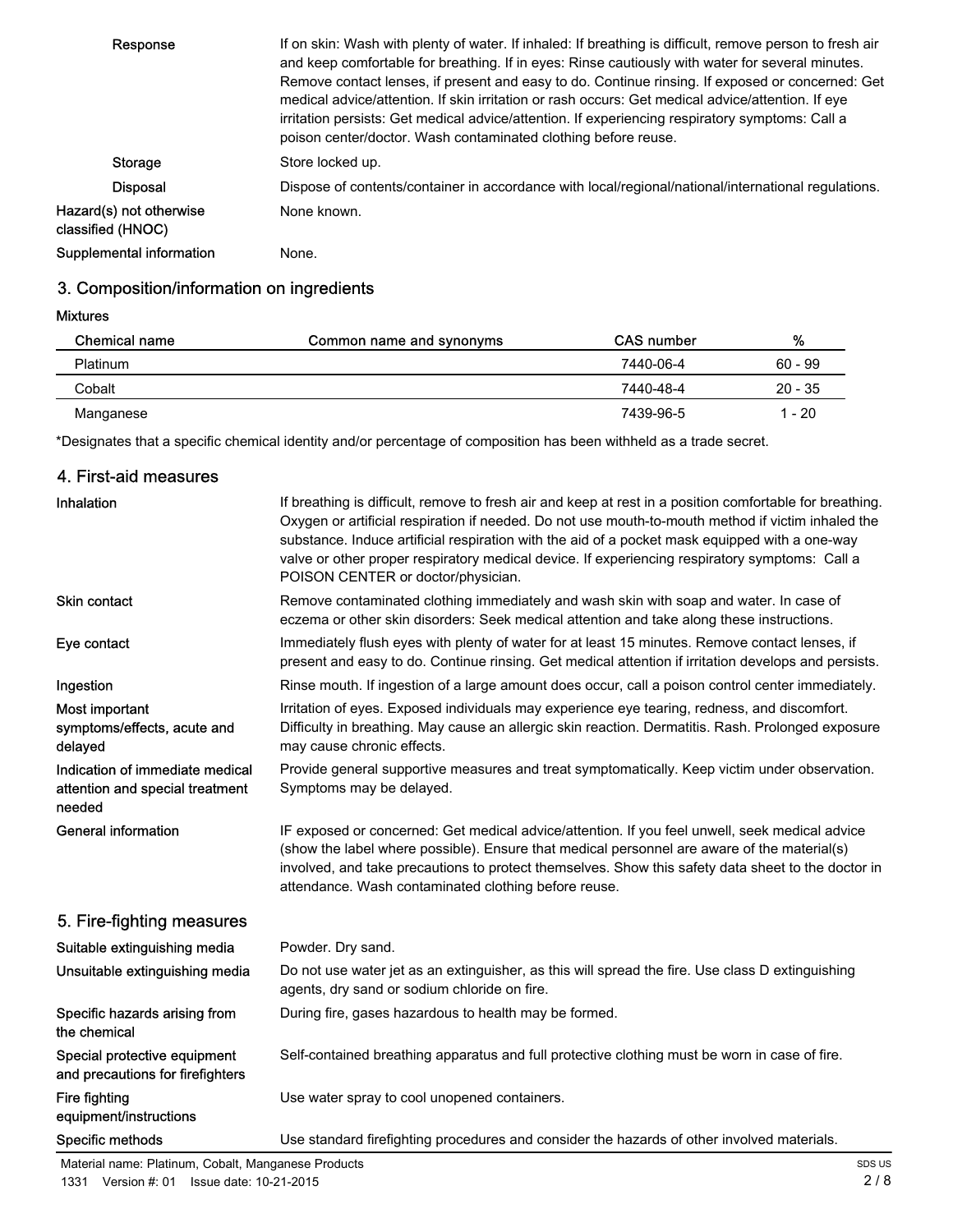| 6. Accidental release measures                                            |                                                                                                                                                                                                                                                                                                                                                                                                                                                                                                                                                                                 |
|---------------------------------------------------------------------------|---------------------------------------------------------------------------------------------------------------------------------------------------------------------------------------------------------------------------------------------------------------------------------------------------------------------------------------------------------------------------------------------------------------------------------------------------------------------------------------------------------------------------------------------------------------------------------|
| Personal precautions, protective<br>equipment and emergency<br>procedures | Keep unnecessary personnel away. Keep people away from and upwind of spill/leak. Wear<br>appropriate protective equipment and clothing during clean-up. Do not touch damaged containers<br>or spilled material unless wearing appropriate protective clothing. Ensure adequate ventilation.<br>Local authorities should be advised if significant spillages cannot be contained. For personal<br>protection, see section 8 of the SDS.                                                                                                                                          |
| Methods and materials for<br>containment and cleaning up                  | Large Spills: Stop the flow of material, if this is without risk. Dike the spilled material, where this is<br>possible. Cover with plastic sheet to prevent spreading. Absorb in vermiculite, dry sand or earth<br>and place into containers. Following product recovery, flush area with water.                                                                                                                                                                                                                                                                                |
|                                                                           | Small Spills: Wipe up with absorbent material (e.g. cloth, fleece). Clean surface thoroughly to<br>remove residual contamination.                                                                                                                                                                                                                                                                                                                                                                                                                                               |
|                                                                           | Never return spills to original containers for re-use. For waste disposal, see section 13 of the SDS.                                                                                                                                                                                                                                                                                                                                                                                                                                                                           |
| <b>Environmental precautions</b>                                          | Avoid discharge into drains, water courses or onto the ground.                                                                                                                                                                                                                                                                                                                                                                                                                                                                                                                  |
| 7. Handling and storage                                                   |                                                                                                                                                                                                                                                                                                                                                                                                                                                                                                                                                                                 |
| Precautions for safe handling                                             | Obtain special instructions before use. Do not handle until all safety precautions have been read<br>and understood. Provide adequate ventilation. Avoid breathing dust/fume/gas/mist/vapors/spray.<br>Avoid contact with eyes, skin, and clothing. Avoid prolonged exposure. When using, do not eat,<br>drink or smoke. Pregnant or breastfeeding women must not handle this product. Should be<br>handled in closed systems, if possible. Wear appropriate personal protective equipment. Wash<br>hands thoroughly after handling. Observe good industrial hygiene practices. |
| Conditions for safe storage,<br>including any incompatibilities           | Store locked up. Store in original tightly closed container. Store in a well-ventilated place. Store<br>away from incompatible materials (see Section 10 of the SDS).                                                                                                                                                                                                                                                                                                                                                                                                           |

## 8. Exposure controls/personal protection

#### Occupational exposure limits

## US. OSHA Table Z-1 Limits for Air Contaminants (29 CFR 1910.1000)

General fire hazards No unusual fire or explosion hazards noted.

| Components                                                                       | Type        | Value           | Form           |
|----------------------------------------------------------------------------------|-------------|-----------------|----------------|
| Cobalt (CAS 7440-48-4)                                                           | PEL         | $0.1$ mg/m $3$  | Dust and fume. |
| Manganese (CAS                                                                   | Ceiling     | $5$ mg/m $3$    | Fume.          |
| 7439-96-5)                                                                       |             |                 |                |
| <b>US. ACGIH Threshold Limit Values</b>                                          |             |                 |                |
| Components                                                                       | <b>Type</b> | Value           |                |
| Cobalt (CAS 7440-48-4)                                                           | <b>TWA</b>  | $0.02$ mg/m $3$ |                |
| Platinum (CAS 7440-06-4)                                                         | <b>TWA</b>  | 1 $mg/m3$       |                |
| US. NIOSH: Pocket Guide to Chemical Hazards                                      |             |                 |                |
| Components                                                                       | <b>Type</b> | Value           | Form           |
| Cobalt (CAS 7440-48-4)                                                           | <b>TWA</b>  | $0.05$ mg/m $3$ | Dust and fume. |
| Manganese (CAS                                                                   | <b>STEL</b> | $3$ mg/m $3$    | Fume.          |
| 7439-96-5)                                                                       |             |                 |                |
|                                                                                  | <b>TWA</b>  | 1 $mg/m3$       | Fume.          |
| Platinum (CAS 7440-06-4)                                                         | <b>TWA</b>  | 1 $mg/m3$       |                |
| US. California Code of Regulations, Title 8, Section 5155. Airborne Contaminants |             |                 |                |
| Components                                                                       | <b>Type</b> | Value           | Form           |
| Cobalt (CAS 7440-48-4)                                                           | PEL         | $0.02$ mg/m $3$ | Dust and fume. |
| Manganese (CAS                                                                   | PEL         | $0.2$ mg/m $3$  |                |
| 7439-96-5)                                                                       |             |                 |                |
|                                                                                  |             | $0.2$ mg/m $3$  | Fume.          |
|                                                                                  | <b>STEL</b> | $3$ mg/m $3$    | Fume.          |
| Platinum (CAS 7440-06-4)                                                         | <b>PEL</b>  | 1 $mg/m3$       |                |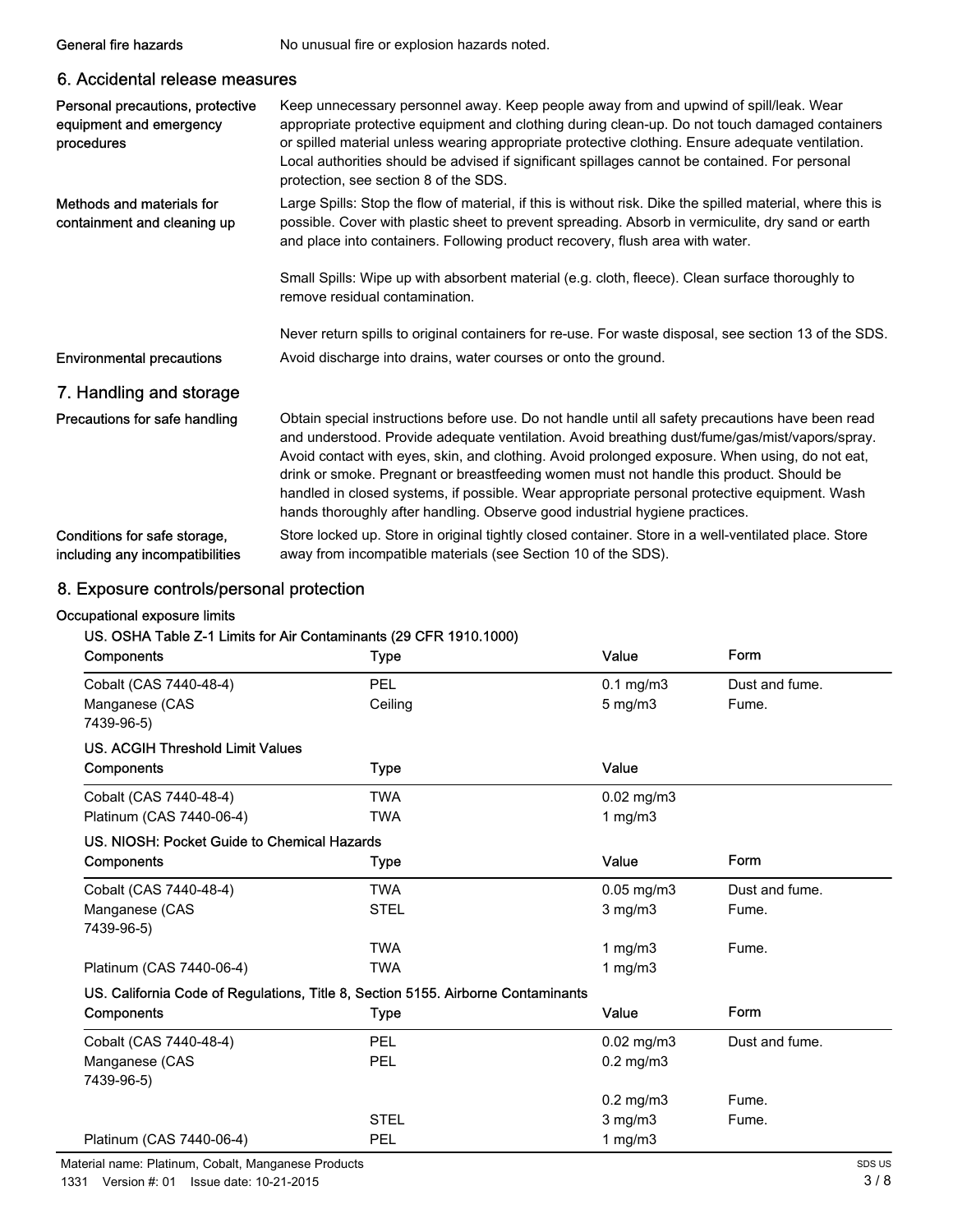#### Biological limit values

| <b>ACGIH Biological Exposure Indices</b>                                                     |                                                                                          |                    |              |                                                                                                                                                                                                                                                                                         |
|----------------------------------------------------------------------------------------------|------------------------------------------------------------------------------------------|--------------------|--------------|-----------------------------------------------------------------------------------------------------------------------------------------------------------------------------------------------------------------------------------------------------------------------------------------|
| Components                                                                                   | Value                                                                                    | <b>Determinant</b> | Specimen     | <b>Sampling Time</b>                                                                                                                                                                                                                                                                    |
| Cobalt (CAS 7440-48-4)                                                                       | $15 \mu g/l$                                                                             | Cobalt             | Urine        | $\star$                                                                                                                                                                                                                                                                                 |
|                                                                                              | 1 $\mu$ g/l                                                                              | Cobalt             | <b>Blood</b> | $^\star$                                                                                                                                                                                                                                                                                |
| * - For sampling details, please see the source document.                                    |                                                                                          |                    |              |                                                                                                                                                                                                                                                                                         |
| Control parameters                                                                           | Follow standard monitoring procedures.                                                   |                    |              |                                                                                                                                                                                                                                                                                         |
| Individual protection measures, such as personal protective equipment<br>Eye/face protection | Wear safety glasses with side shields (or goggles).                                      |                    |              |                                                                                                                                                                                                                                                                                         |
| <b>Skin protection</b>                                                                       |                                                                                          |                    |              |                                                                                                                                                                                                                                                                                         |
| Hand protection                                                                              | supplier.                                                                                |                    |              | Wear appropriate chemical resistant gloves. Suitable gloves can be recommended by the glove                                                                                                                                                                                             |
| Other                                                                                        | Wear appropriate chemical resistant clothing. Use of an impervious apron is recommended. |                    |              |                                                                                                                                                                                                                                                                                         |
| <b>Respiratory protection</b>                                                                | Wear positive pressure self-contained breathing apparatus (SCBA).                        |                    |              |                                                                                                                                                                                                                                                                                         |
| <b>Thermal hazards</b>                                                                       | Wear appropriate thermal protective clothing, when necessary.                            |                    |              |                                                                                                                                                                                                                                                                                         |
| General hygiene considerations                                                               | workplace.                                                                               |                    |              | Always observe good personal hygiene measures, such as washing after handling the material<br>and before eating, drinking, and/or smoking. Routinely wash work clothing and protective<br>equipment to remove contaminants. Contaminated work clothing should not be allowed out of the |

## 9. Physical and chemical properties

| Appearance |  |
|------------|--|
|            |  |

| <b>Physical state</b>                             | Solid.                        |
|---------------------------------------------------|-------------------------------|
| Form                                              | Solid.                        |
| Color                                             | Not available.                |
| Odor                                              | Not applicable.               |
| Odor threshold                                    | Not available.                |
| рH                                                | Not available.                |
| Melting point/freezing point                      | 2274.8 °F (1246 °C) estimated |
| Initial boiling point and boiling<br>range        | 3741.8 °F (2061 °C) estimated |
| Flash point                                       | Not available.                |
| <b>Evaporation rate</b>                           | Not available.                |
| Flammability (solid, gas)                         | Not available.                |
| Upper/lower flammability or explosive limits      |                               |
| <b>Flammability limit - lower</b><br>$(\%)$       | Not available.                |
| <b>Flammability limit - upper</b><br>$(\%)$       | Not available.                |
| Explosive limit - lower (%)                       | Not available.                |
| Explosive limit - upper (%)                       | Not available.                |
| Vapor pressure                                    | 0.00001 hPa estimated         |
| Vapor density                                     | Not available.                |
| <b>Relative density</b>                           | Not available.                |
| Solubility(ies)                                   |                               |
| Solubility (water)                                | Not available.                |
| <b>Partition coefficient</b><br>(n-octanol/water) | Not available.                |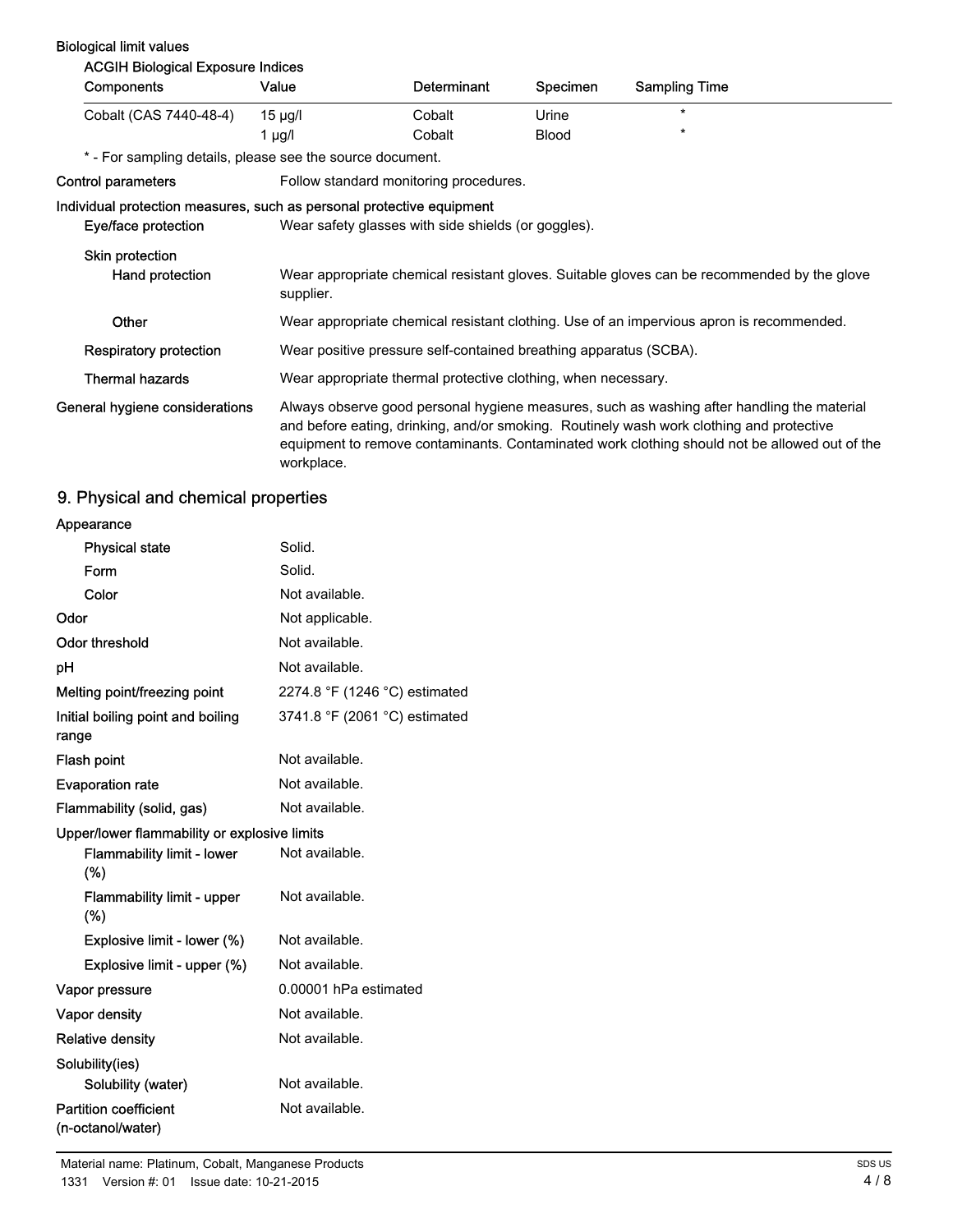| Auto-ignition temperature   | Not applicable.       |
|-----------------------------|-----------------------|
| Decomposition temperature   | Not available.        |
| Viscosity                   | Not available.        |
| Other information           |                       |
| Density                     | 19.81 g/cm3 estimated |
| <b>Explosive properties</b> | Not explosive.        |
| <b>Oxidizing properties</b> | Not oxidizing.        |
| Specific gravity            | 19.81 estimated       |

## 10. Stability and reactivity

| Reactivity                            | The product is stable and non-reactive under normal conditions of use, storage and transport. |
|---------------------------------------|-----------------------------------------------------------------------------------------------|
| <b>Chemical stability</b>             | Material is stable under normal conditions.                                                   |
| Possibility of hazardous<br>reactions | No dangerous reaction known under conditions of normal use.                                   |
| Conditions to avoid                   | Contact with incompatible materials.                                                          |
| Incompatible materials                | Strong oxidizing agents. Aluminum. Phosphorus.                                                |
| Hazardous decomposition<br>products   | No hazardous decomposition products are known.                                                |

## 11. Toxicological information

#### Information on likely routes of exposure

| Inhalation                                                                         | May cause allergy or asthma symptoms or breathing difficulties if inhaled. Prolonged inhalation<br>may be harmful.                                                              |  |
|------------------------------------------------------------------------------------|---------------------------------------------------------------------------------------------------------------------------------------------------------------------------------|--|
| <b>Skin contact</b>                                                                | May cause an allergic skin reaction.                                                                                                                                            |  |
| Eye contact                                                                        | Causes eye irritation.                                                                                                                                                          |  |
| Ingestion                                                                          | Expected to be a low ingestion hazard.                                                                                                                                          |  |
| Symptoms related to the<br>physical, chemical and<br>toxicological characteristics | Irritation of eyes. Exposed individuals may experience eye tearing, redness, and discomfort.<br>Difficulty in breathing. May cause an allergic skin reaction. Dermatitis. Rash. |  |
| Information on toxicological effects                                               |                                                                                                                                                                                 |  |
| <b>Acute toxicity</b>                                                              | May cause an allergic skin reaction.                                                                                                                                            |  |
| Skin corrosion/irritation                                                          | Prolonged skin contact may cause temporary irritation.                                                                                                                          |  |
| Serious eye damage/eye<br>irritation                                               | Causes eye irritation.                                                                                                                                                          |  |
| Respiratory or skin sensitization                                                  |                                                                                                                                                                                 |  |
| Respiratory sensitization                                                          | May cause allergy or asthma symptoms or breathing difficulties if inhaled.                                                                                                      |  |
| Skin sensitization                                                                 | May cause an allergic skin reaction.                                                                                                                                            |  |
| Germ cell mutagenicity                                                             | No data available to indicate product or any components present at greater than 0.1% are<br>mutagenic or genotoxic.                                                             |  |
| Carcinogenicity                                                                    | Suspected of causing cancer.                                                                                                                                                    |  |
| IARC Monographs. Overall Evaluation of Carcinogenicity                             |                                                                                                                                                                                 |  |
| Cobalt (CAS 7440-48-4)                                                             | 2B Possibly carcinogenic to humans.<br>US. OSHA Specifically Regulated Substances (29 CFR 1910.1001-1050)                                                                       |  |
| Not listed.                                                                        |                                                                                                                                                                                 |  |
| Reproductive toxicity                                                              | May damage fertility or the unborn child.                                                                                                                                       |  |
| Specific target organ toxicity -<br>single exposure                                | Not classified.                                                                                                                                                                 |  |
| Specific target organ toxicity -<br>repeated exposure                              | Causes damage to organs through prolonged or repeated exposure.                                                                                                                 |  |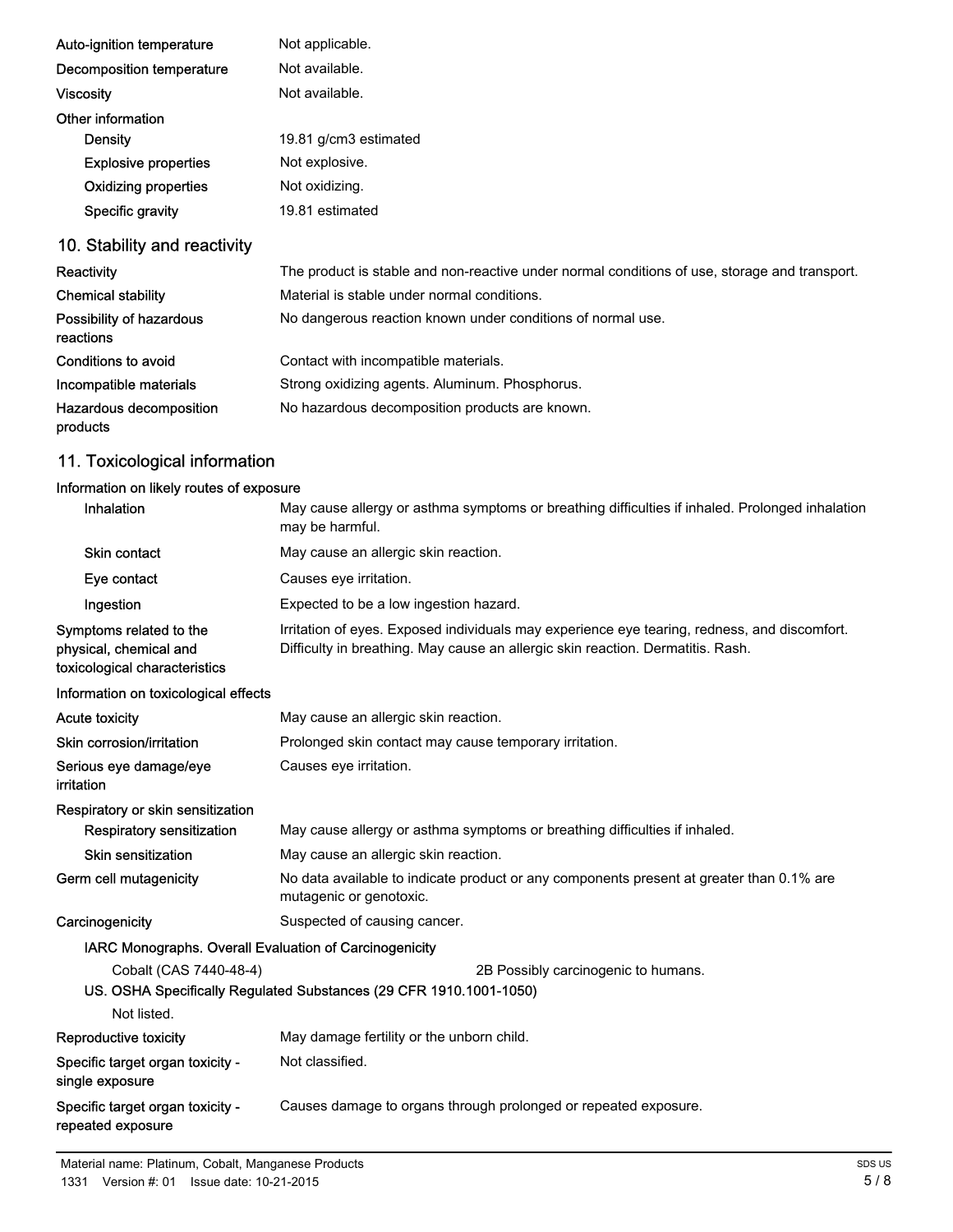| <b>Aspiration hazard</b>      |                                                                                                                                                                                                       |  |  |
|-------------------------------|-------------------------------------------------------------------------------------------------------------------------------------------------------------------------------------------------------|--|--|
|                               | Not an aspiration hazard.                                                                                                                                                                             |  |  |
| <b>Chronic effects</b>        | Causes damage to organs through prolonged or repeated exposure. Prolonged inhalation may be<br>harmful. Prolonged exposure may cause chronic effects.                                                 |  |  |
| 12. Ecological information    |                                                                                                                                                                                                       |  |  |
| <b>Ecotoxicity</b>            | The product is not classified as environmentally hazardous. However, this does not exclude the<br>possibility that large or frequent spills can have a harmful or damaging effect on the environment. |  |  |
| Persistence and degradability | No data is available on the degradability of this product.                                                                                                                                            |  |  |
| Bioaccumulative potential     | No data available.                                                                                                                                                                                    |  |  |
| Mobility in soil              | No data available.                                                                                                                                                                                    |  |  |
| Other adverse effects         | No other adverse environmental effects (e.g. ozone depletion, photochemical ozone creation<br>potential, endocrine disruption, global warming potential) are expected from this component.            |  |  |

#### 13. Disposal considerations

| <b>Disposal instructions</b>             | Collect and reclaim or dispose in sealed containers at licensed waste disposal site. Dispose of<br>contents/container in accordance with local/regional/national/international regulations.                            |
|------------------------------------------|------------------------------------------------------------------------------------------------------------------------------------------------------------------------------------------------------------------------|
| Local disposal regulations               | Dispose in accordance with all applicable regulations.                                                                                                                                                                 |
| Hazardous waste code                     | The waste code should be assigned in discussion between the user, the producer and the waste<br>disposal company.                                                                                                      |
| Waste from residues / unused<br>products | Dispose of in accordance with local regulations. Empty containers or liners may retain some<br>product residues. This material and its container must be disposed of in a safe manner (see:<br>Disposal instructions). |
| Contaminated packaging                   | Since emptied containers may retain product residue, follow label warnings even after container is<br>emptied. Empty containers should be taken to an approved waste handling site for recycling or<br>disposal.       |

#### 14. Transport information

#### **DOT**

Not regulated as dangerous goods.

#### IATA

Not regulated as dangerous goods.

#### IMDG

Not regulated as dangerous goods.

#### 15. Regulatory information

#### US federal regulations

This product is a "Hazardous Chemical" as defined by the OSHA Hazard Communication Standard, 29 CFR 1910.1200.

#### TSCA Section 12(b) Export Notification (40 CFR 707, Subpt. D)

Not regulated.

CERCLA Hazardous Substance List (40 CFR 302.4)

Cobalt (CAS 7440-48-4) Listed.

#### US. OSHA Specifically Regulated Substances (29 CFR 1910.1001-1050)

Not listed.

### Superfund Amendments and Reauthorization Act of 1986 (SARA)

| <b>Hazard categories</b> | Immediate Hazard - Yes |
|--------------------------|------------------------|
|                          | Delayed Hazard - Yes   |
|                          | Fire Hazard - No       |
|                          | Pressure Hazard - No   |
|                          | Reactivity Hazard - No |
|                          |                        |

#### SARA 302 Extremely hazardous substance

Not listed.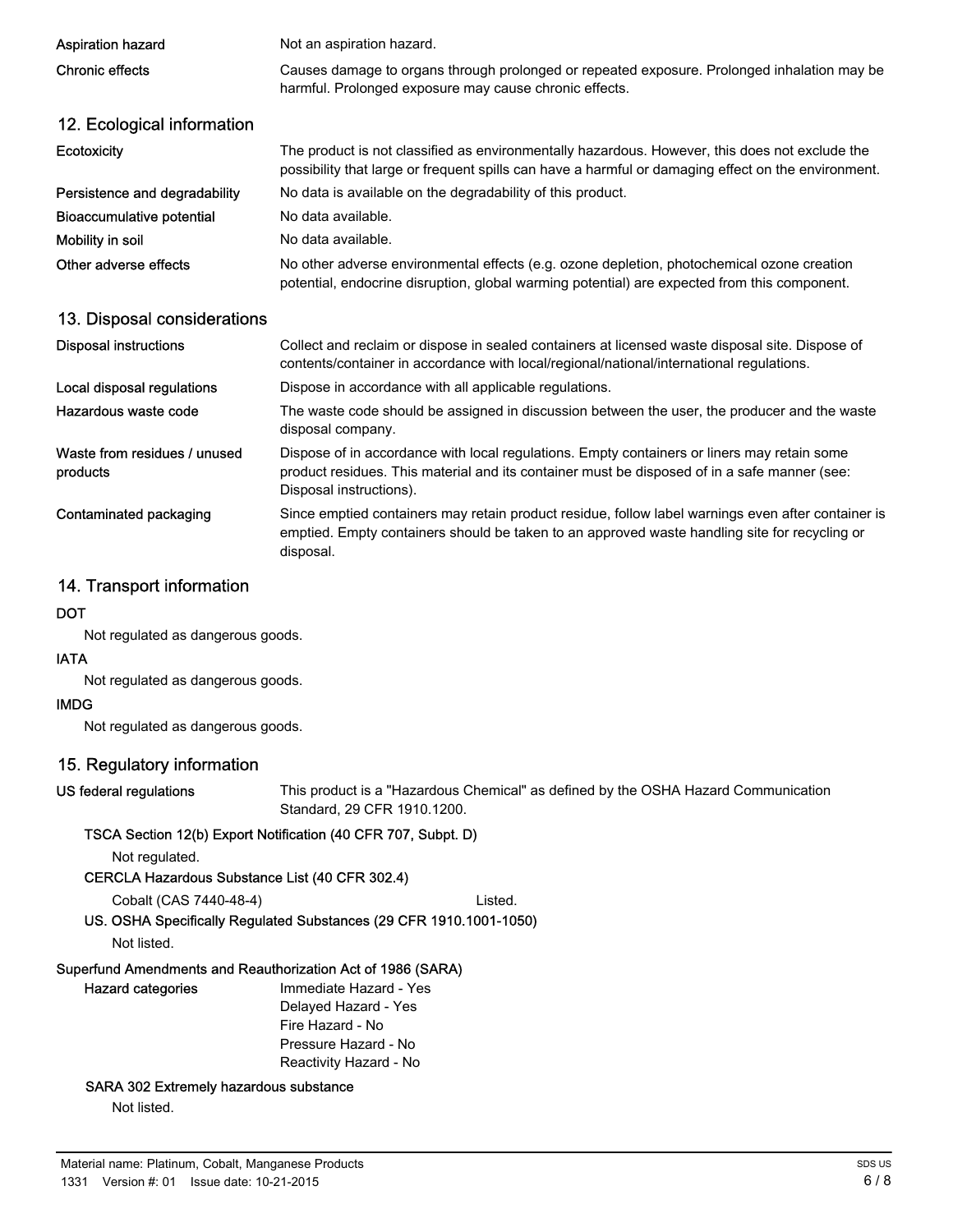#### SARA 311/312 Hazardous No chemical

#### SARA 313 (TRI reporting)

| <b>Chemical name</b> | <b>CAS number</b> | % by wt.  |  |
|----------------------|-------------------|-----------|--|
| Cobalt               | 7440-48-4         | $20 - 35$ |  |
| Manganese            | 7439-96-5         | $1 - 20$  |  |

#### Other federal regulations

Clean Air Act (CAA) Section 112 Hazardous Air Pollutants (HAPs) List

Cobalt (CAS 7440-48-4) Manganese (CAS 7439-96-5)

#### Clean Air Act (CAA) Section 112(r) Accidental Release Prevention (40 CFR 68.130)

Not regulated.

#### Safe Drinking Water Act Not regulated. (SDWA)

#### US state regulations

#### US - New Jersey RTK - Substances: Listed substance

Cobalt (CAS 7440-48-4) Manganese (CAS 7439-96-5) Platinum (CAS 7440-06-4)

## US - Pennsylvania RTK - Hazardous Substances: All compounds of this substance are considered environmental hazards

Cobalt (CAS 7440-48-4) Manganese (CAS 7439-96-5)

#### US. California Controlled Substances. CA Department of Justice (California Health and Safety Code Section 11100) Not listed.

#### US. California. Candidate Chemicals List. Safer Consumer Products Regulations (Cal. Code Regs, tit. 22, 69502.3, subd. (a))

Cobalt (CAS 7440-48-4) Manganese (CAS 7439-96-5) Platinum (CAS 7440-06-4)

#### US. Massachusetts RTK - Substance List

Cobalt (CAS 7440-48-4) Manganese (CAS 7439-96-5) Platinum (CAS 7440-06-4)

#### US. New Jersey Worker and Community Right-to-Know Act

Cobalt (CAS 7440-48-4) Manganese (CAS 7439-96-5)

#### US. Pennsylvania RTK - Hazardous Substances

Cobalt (CAS 7440-48-4) Manganese (CAS 7439-96-5) Platinum (CAS 7440-06-4)

#### US. Pennsylvania Worker and Community Right-to-Know Law

Cobalt (CAS 7440-48-4) Manganese (CAS 7439-96-5) Platinum (CAS 7440-06-4)

#### US. Rhode Island RTK

Cobalt (CAS 7440-48-4) Manganese (CAS 7439-96-5)

#### US. California Proposition 65

WARNING: This product contains a chemical known to the State of California to cause cancer.

#### US - California Proposition 65 - CRT: Listed date/Carcinogenic substance

Cobalt (CAS 7440-48-4) Listed: July 1, 1992